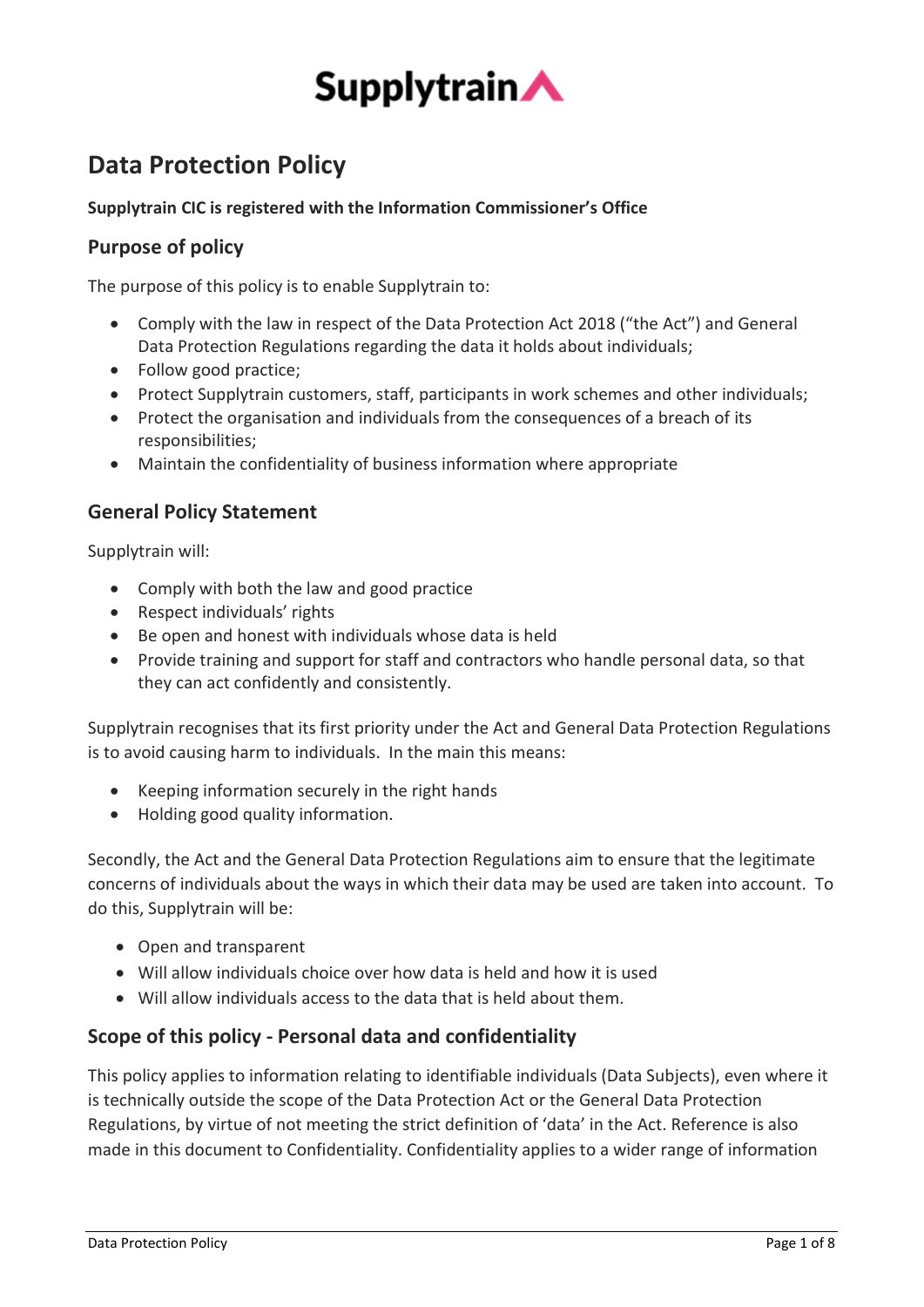

than personal data including information about the company, other organisations that the company deals with and information that is not held electronically.

# Responsibilities

# **Directors**

The Board of Directors recognises its overall responsibility for ensuring that Supplytrain complies with its legal obligations.

# Data Protection Officer

The Data Protection Officer is currently the Finance Manager with the following responsibilities:

- Briefing the board on Data Protection responsibilities
- Reviewing Data Protection and related policies
- Advising other staff on Data Protection issues
- Ensuring that Data Protection induction and training takes place
- Notification
- Handling subject access requests
- Approving unusual or controversial disclosures of personal data
- Approving contracts with Data Processors

# Staff & Contractors

All staff and contractors are required to read, understand and accept any policies and procedures that relate to the personal data they may handle in the course of their work. Staff and contractors are required to sign a short statement indicating that they have been made aware of their confidentiality responsibilities. (See Appendix B.)

# Enforcement

Significant breaches of this policy will be handled under Supplytrain's disciplinary procedures.

# Data Protection and Supplytrain's Business Model

Supplytrain works with small businesses and young people promoting apprenticeships and other work related activity such as traineeships, employability training the government's Kickstart scheme. In some circumstances we will collect information on behalf of another organisation.

# Categories of Data Subjects

Businesses – that get in touch with Supplytrain via the telephone, email or web-sites

Staff – Employees and Contractors that work with us on our programmes

Work scheme participants – taking part in one of the work related schemes we promote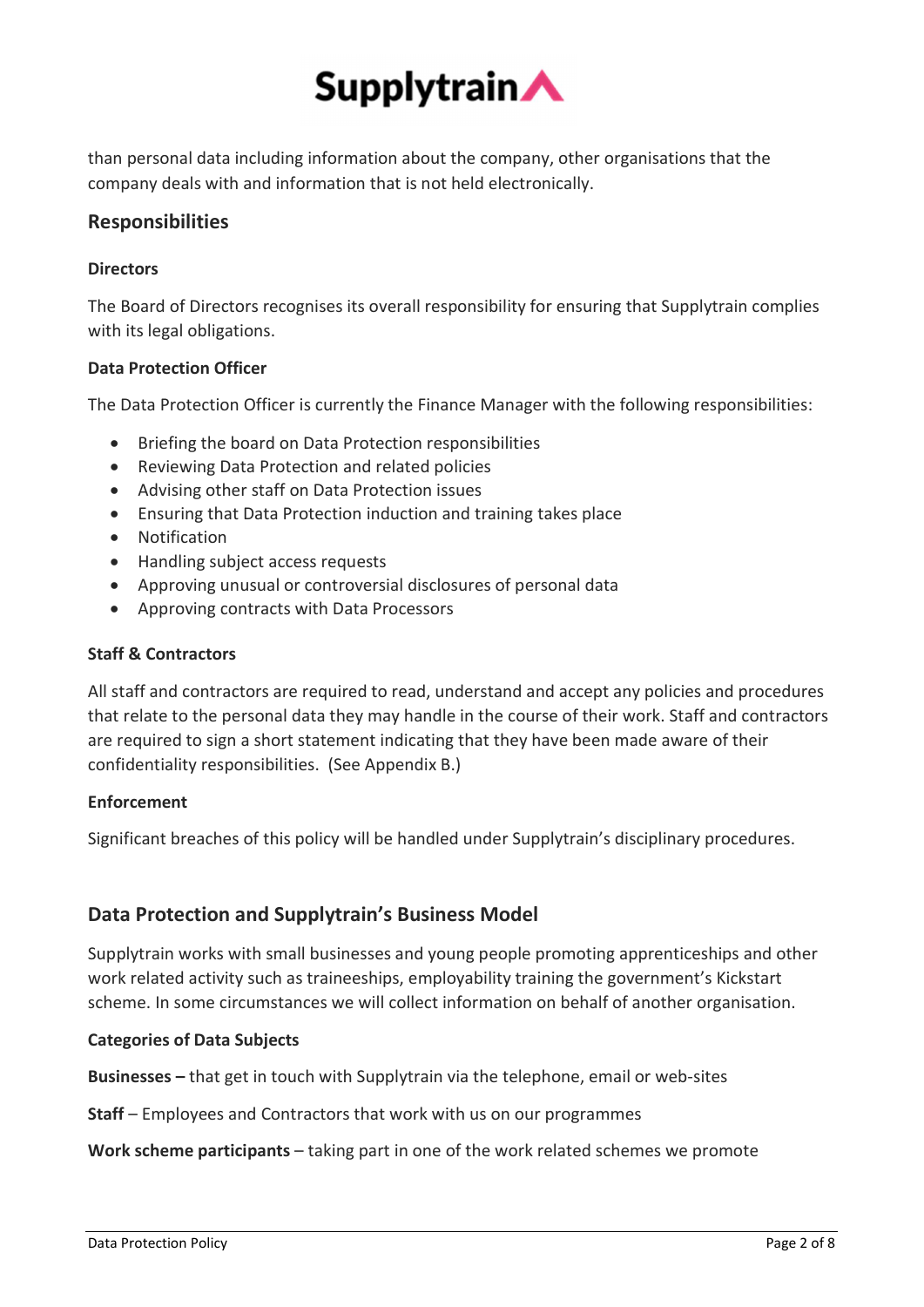

Other businesses – that we have a business relationship with

# Key risks

Supplytrain has identified the following potential key risks, which this policy is designed to address:

- Breach of confidentiality (information being given out inappropriately)
- Insufficient clarity about the range of uses that data will be subject to
- Failure to offer choice about data use when appropriate
- Breach of security by allowing unauthorised access
- Harm to individuals if personal data is not up to date
- Insufficient clarity about the way personal data is being used
- Failure to offer choices about use of contact details
- Data Processor contracts with other organisations
- Misuse of personal information by staff or contractors
- Poor web site security
- The giving away of information through "social engineering" staff may be tricked into giving away information, either about participants or colleagues, especially over the phone.

# Procedures to mitigate the potential risks

#### Setting security levels

Access to information on the main computer system will be controlled by function and secure passwords.

# Accuracy

Supplytrain will regularly review its procedures for ensuring that its records remain accurate and consistent and, in particular:

- ICT systems will be designed, where possible, to encourage and facilitate the entry of accurate data.
- Data on any individual will be held in as few places as necessary, and all staff and contractors will be discouraged from establishing unnecessary additional data sets.
- Effective procedures will be in place so that all relevant systems are updated when information about any individual changes.
- Staff or contractors who keep more detailed information about individuals will be given additional guidance on accuracy in record keeping.

# Retention periods

Supplytrain will establish retention periods for the following categories of data:

- Staff
- Contractors
- **Businesses**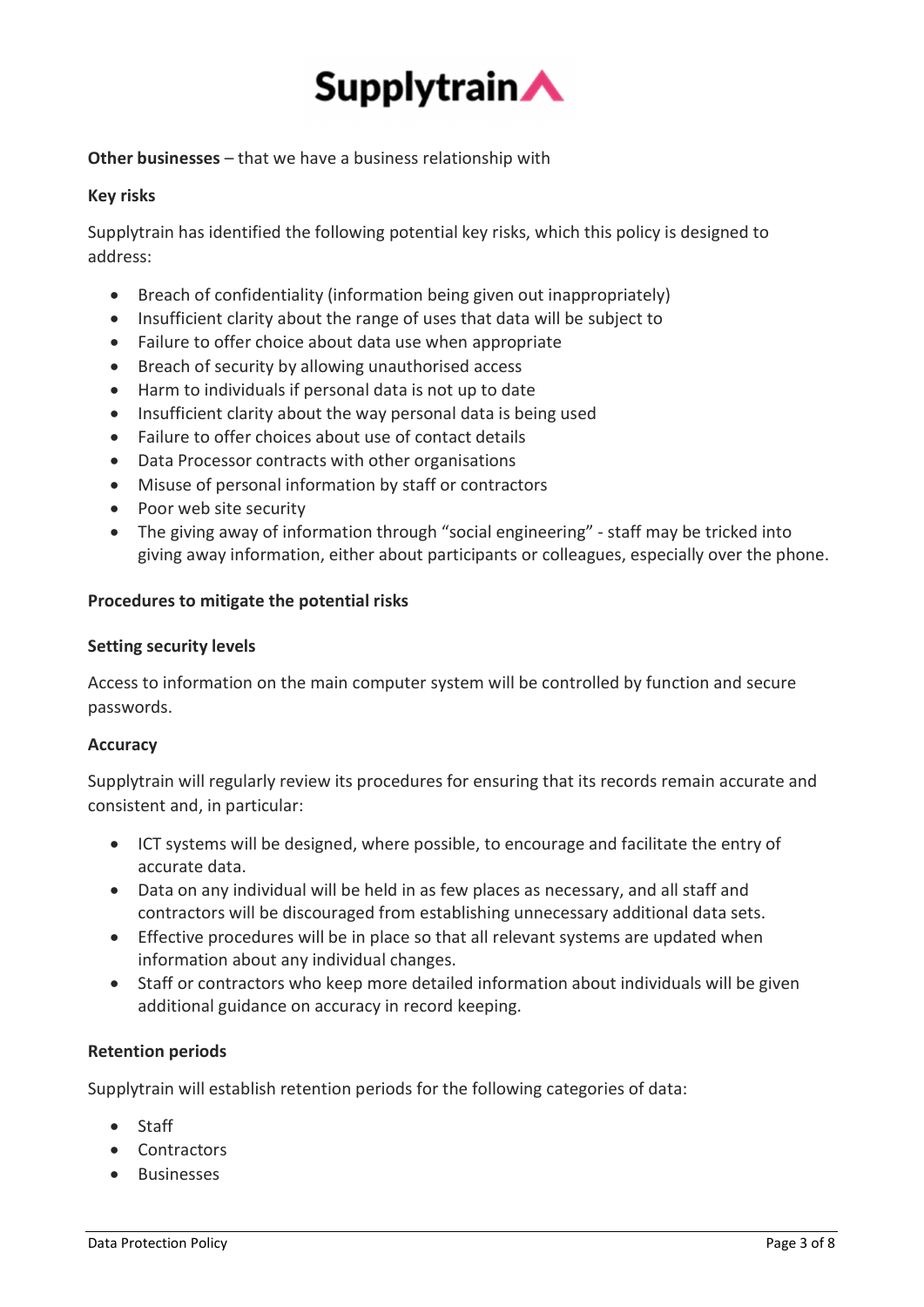

Work scheme participants

# Commitment to Data Subjects

Supplytrain is committed to ensuring that in principle Data Subjects are aware that their data is being processed and

- for what purpose it is being processed;
- what types of disclosure are likely; and
- how to exercise their rights in relation to the data.

Data Subjects will generally be informed of this commitment and their rights in the following ways:

- Staff: in the Staff Information folder
- Contractors: in the Contractors Information folder
- Businesses: via website Privacy Statement (Appendix A) and the Employers Information folder
- Work scheme participants (Apprentices/Kickstart): in the Participants Information folder

Standard statements will be provided to staff for use on forms where data is collected.

Whenever data is collected, the number of mandatory fields will be kept to a minimum and Data Subjects will be informed which fields are mandatory and why.

# Subject Access Requests

- Responsibility Any subject access requests will be handled by the Data Protection Officer.
- Procedure for making request Subject access requests must be in writing. All staff and contractors are required to pass on anything which might be a subject access request to the Data Protection Officer without delay.
- Provision for verifying identity Where the individual making a subject access request is not personally known to the Data Protection Officer their identity will be verified before handing over any information.
- Procedure for granting access The required information will be provided in permanent form unless the applicant makes a specific request to be given supervised access in person.

# Consent from staff

Consent will normally not be sought for most processing of information about staff and contractors, with the following exceptions:

 Staff and contractor details will only be disclosed for purposes unrelated to their work for Supplytrain (e.g. financial references) with their consent.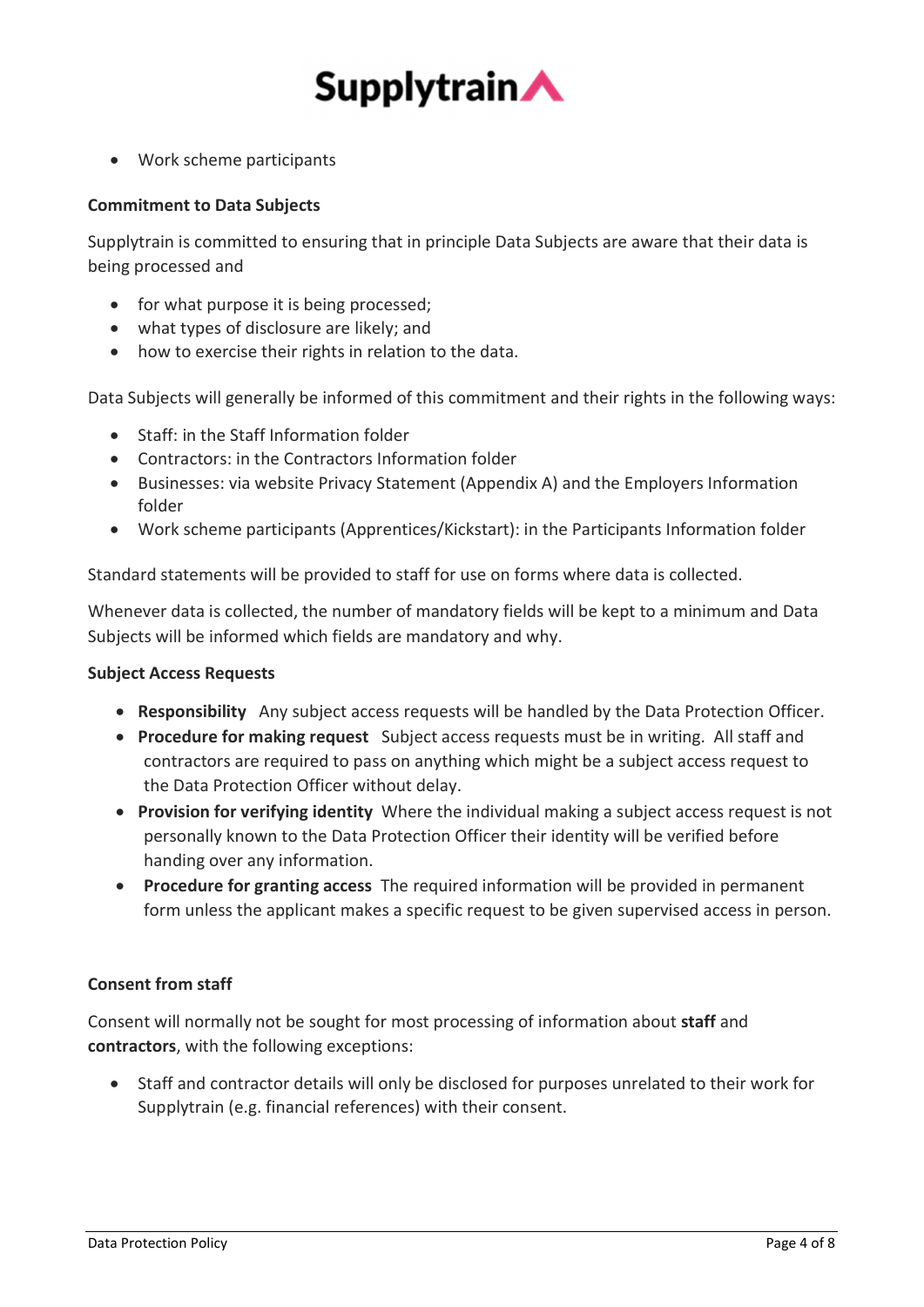

# Marketing Activity

Supplytrain will treat the following unsolicited direct communication with individuals as marketing:

- Promoting any Supplytrain services:
- Marketing the products of Supplytrain including those branded by other names;
- Seeking donations and other financial support;
- Promoting sponsored events and other fundraising exercises;
- Marketing on behalf of any other external company or voluntary organisation;
- Provision of information relevant to promoting the aims of the company

# Opting out

Whenever data is first collected which might be used for any marketing purpose, this purpose will be made clear, and the Data Subject will be given a clear opt out. If it is not possible to give a range of options, any opt-out which is exercised will apply to all Supplytrain marketing.

# Staff/contractor training and acceptance of responsibilities

- Documentation Information for staff and contractors is contained in the staff folder.
- Induction All staff who have access to any kind of personal data will have their responsibilities outlined during their induction procedures and will be asked to sign a Confidentiality statement.
- Continuing training Supplytrain will provide opportunities for staff to explore Data Protection issues through training, team meetings, and supervisions.

# Data Processor Contracts

When work is outsourced, which involves the contracting organisation in having access to personal data, there will be a suitable written contract in place, paying particular attention to security. When Supplytrain acts as a Data Processor for another organisation we ensure there is a suitable written contract in place.

# Reporting of personal data breaches

A personal data breach is the accidental or unlawful destruction, loss, alteration, unauthorised disclosure of, or access to, personal data. A personal data breach may be from an accidental or a deliberate cause. It could include, but is not limited to: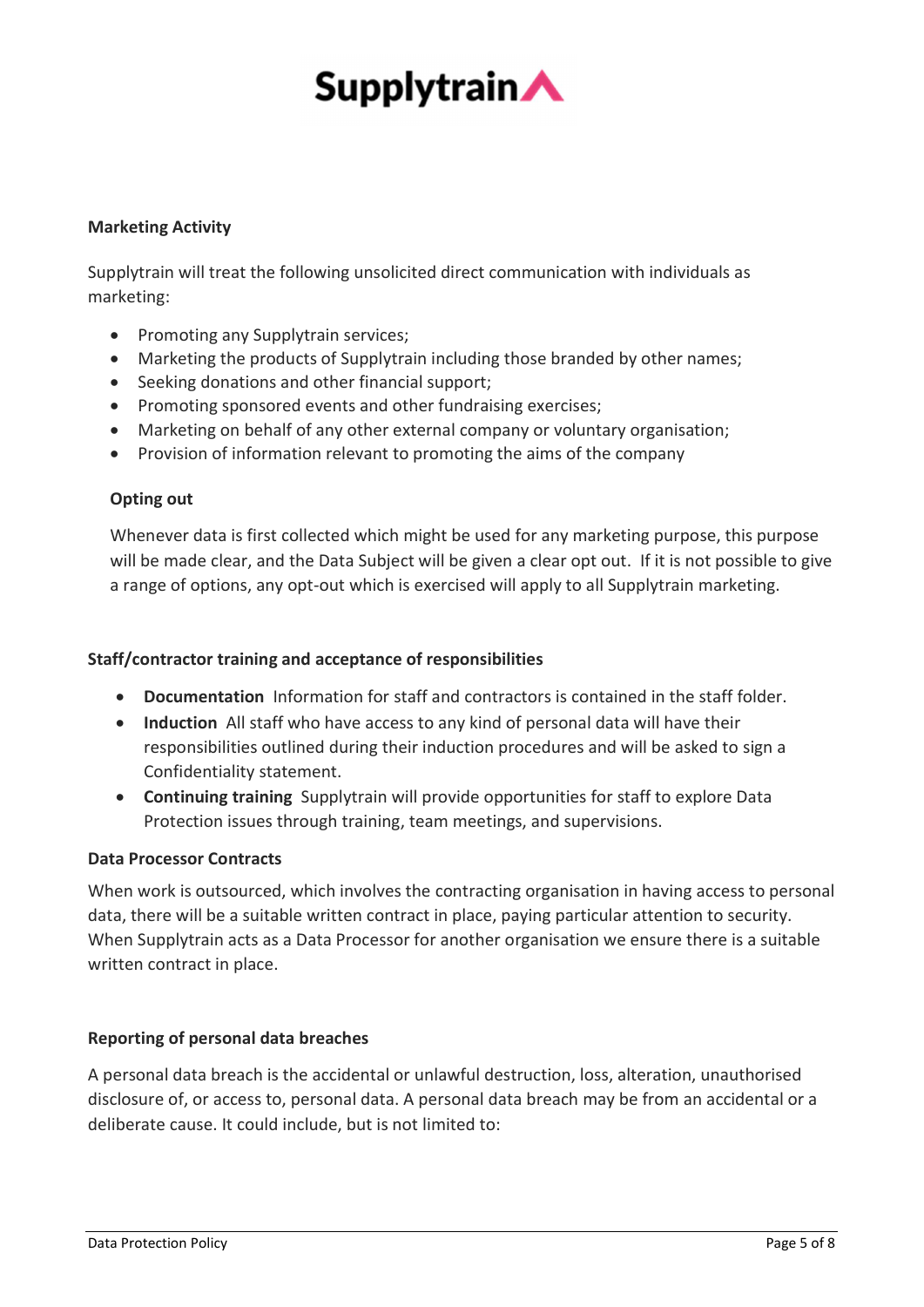

- Access by an unauthorised third party, e.g. via hacking or other forms of unauthorised access to our network, email account/s or devices;
- Sending personal data to the wrong recipient/s, e.g. through incorrectly addressed emails or bulk emails that reveal all recipients' email addresses;
- The loss or theft of devices, including laptops or USB drives;
- The alteration or destruction of personal data without permission.

Staff are trained to recognise personal data breaches. On becoming aware of a breach, staff will immediately report it to the Management Team who will assess the breach for potential consequences for individuals.

If the personal data breach is likely to result in a risk to the rights and freedoms of individuals, the DPO will make a report to the Information Commissioner's Office ("ICO") within 72 hours.

If the personal data breach is likely to result in a high risk to the rights and freedoms of individuals, the DPO will inform the individuals themselves without undue delay, and within 72 hours.

 The DPO will record all breaches of personal data, whether or not they have been reported to the ICO. The record will include:

- The facts of the personal data breach
- Its effects
- The remedial action taken

The Management Team will investigate whether the breach was a result of human error or a systemic issue, and will establish and put in place processes to safeguard against a recurrence.

Last reviewed 05/10/2021

F Lauer Deaves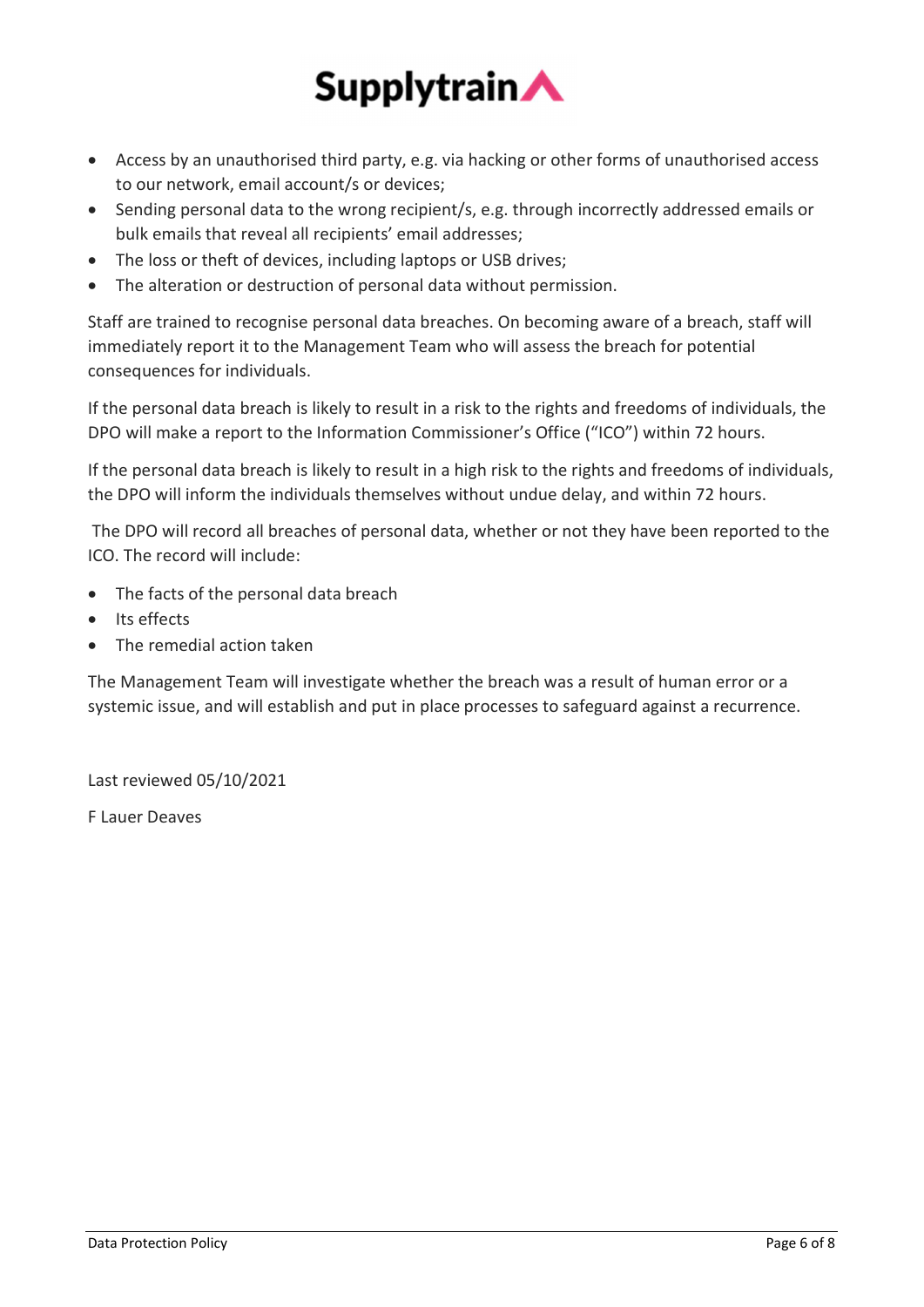

# Appendix A: Privacy Statement

When you request information from Supplytrain, sign up to our newsletter or register an interest in the Kickstart scheme, Supplytrain obtains information about you. This statement explains how we look after that information and what we do with it.

We have a legal duty under the Data Protection Act to prevent your information falling into the wrong hands. We must also ensure that the data we hold is accurate, adequate, relevant and not excessive.

Normally the only information we hold comes directly from you. Whenever we collect information from you, we will make it clear which information is required in order to provide you with the information, service or goods you need. You do not have to provide us with any additional information unless you choose to. We store your information securely on our computer system, we restrict access to those who have a need to know, and we train our staff in handling the information securely.

We may like to contact you in future to tell you about other services we provide, and ways in which you might like to support Supplytrain. You have the right to ask us not to contact you in this way. We will provide a clear method for you to opt out. You can also contact us directly at any time to tell us not to send you any future marketing material.

Very occasionally we carry out a joint mailing with carefully selected other organisations, in order to tell you about products and services we think you might be interested in. Again, you have the right to opt out of this.

You have the right to a copy of all the information we hold about you (apart from a very few things which we may be obliged to withhold because they concern other people as well as you). To obtain a copy, either ask for an application form to be sent to you, or write to the Data Protection Officer at Supplytrain <add email address here?>. There is a charge of £10 for a copy of your data (as permitted by law). We aim to reply as promptly as we can and, in any case, within the legal maximum of 40 days.